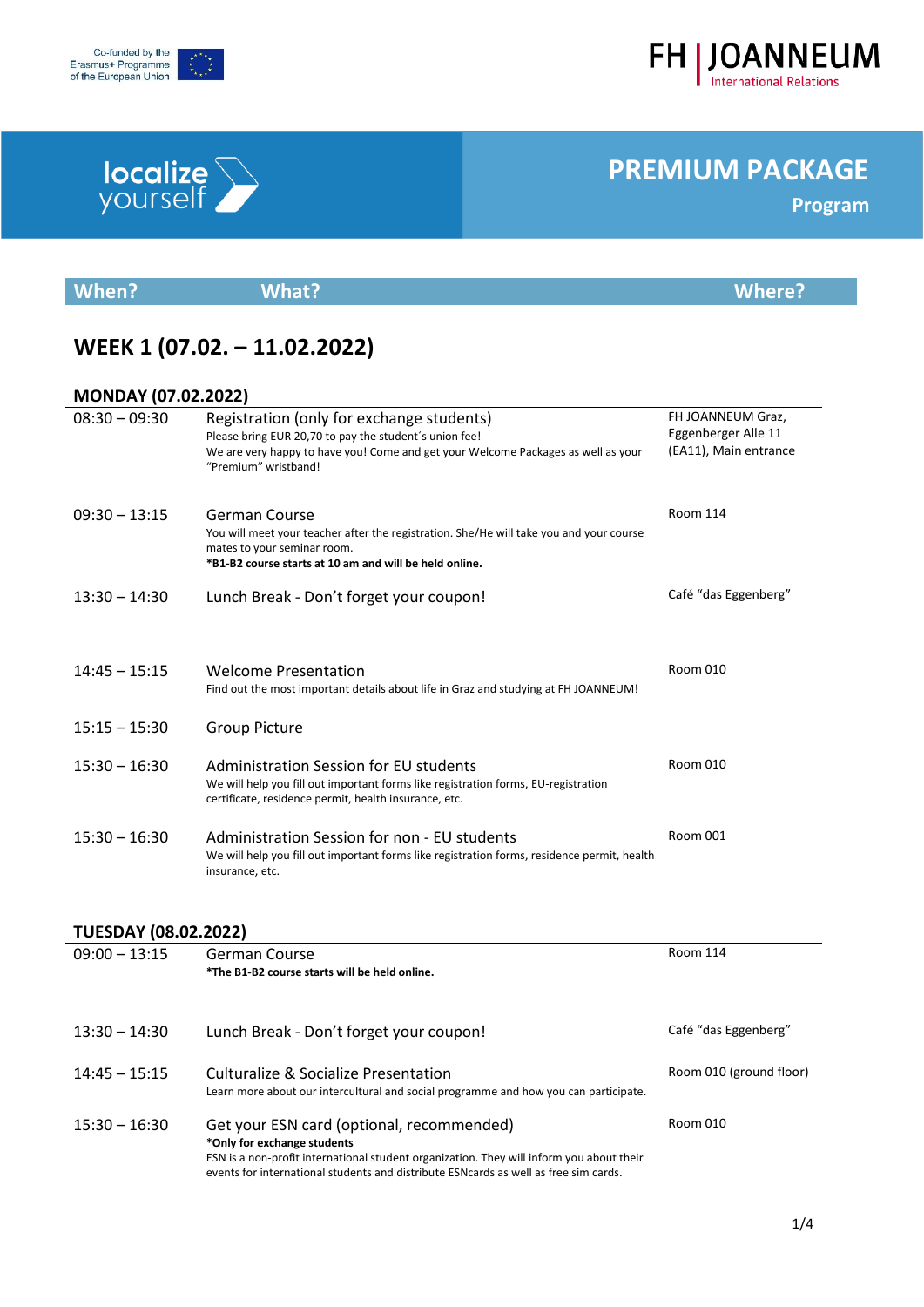



# **localize**<br>yourself

## **PREMIUM PACKAGE**

**Program**

| <b>WEDNESDAY (09.02.2022)</b> |                                                                                                                                      |                            |  |  |
|-------------------------------|--------------------------------------------------------------------------------------------------------------------------------------|----------------------------|--|--|
| $09:00 - 13:15$               | German Course<br>*The B1-B2 course starts will be held online.                                                                       | <b>Room 112</b>            |  |  |
|                               |                                                                                                                                      |                            |  |  |
| $13:30 - 14:30$               | Lunch Break - Don't forget your coupon!                                                                                              | Café "das Eggenberg"       |  |  |
| $14:45 - 15:30$               | Scavenger Hunt Campus Graz<br>Get to know other international students and explore the Graz campus together -<br>challenge included! | Meeting point: Info desk   |  |  |
|                               |                                                                                                                                      |                            |  |  |
| <b>THURSDAY (10.02.2022)</b>  |                                                                                                                                      | Room 114                   |  |  |
| $09:00 - 13:15$               | German Course<br>*The B1-B2 course starts will be held online.                                                                       |                            |  |  |
|                               |                                                                                                                                      |                            |  |  |
| $13:30 - 14:30$               | Lunch Break - Don't forget your coupon!                                                                                              | Café "das Eggenberg"       |  |  |
|                               |                                                                                                                                      |                            |  |  |
| $14:45 - 15:45$               | Library Tour (optional)<br>Find out how to use all the services our library has to offer!                                            | <b>Online via MS Teams</b> |  |  |
|                               |                                                                                                                                      |                            |  |  |
| <b>FRIDAY (11.02.2022)</b>    |                                                                                                                                      |                            |  |  |
| $09:00 - 13:15$               | <b>German Course</b>                                                                                                                 | <b>Room 114</b>            |  |  |
|                               | *The B1-B2 course starts will be held online.                                                                                        |                            |  |  |

### **WEEK 2 (14.02. – 18.02.2022)**

#### **MONDAY (14.02.2022)**

| $09:00 - 13:15$             | German Course<br>*The B1-B2 course starts will be held online. | Room 114                       |
|-----------------------------|----------------------------------------------------------------|--------------------------------|
| <b>TUESDAY (15.02.2022)</b> |                                                                |                                |
| $09:00 - 13:15$             | A1 German Course                                               | Room 114                       |
| $10:00 - 12:30$             | B1-B2 Project<br>Only for participants of the B1-B2 course     | Room 356 (3rd floor)           |
| 14:00                       | B1-B2 Project - New Gallery Graz                               | Joanneumsviertel, 8010<br>Graz |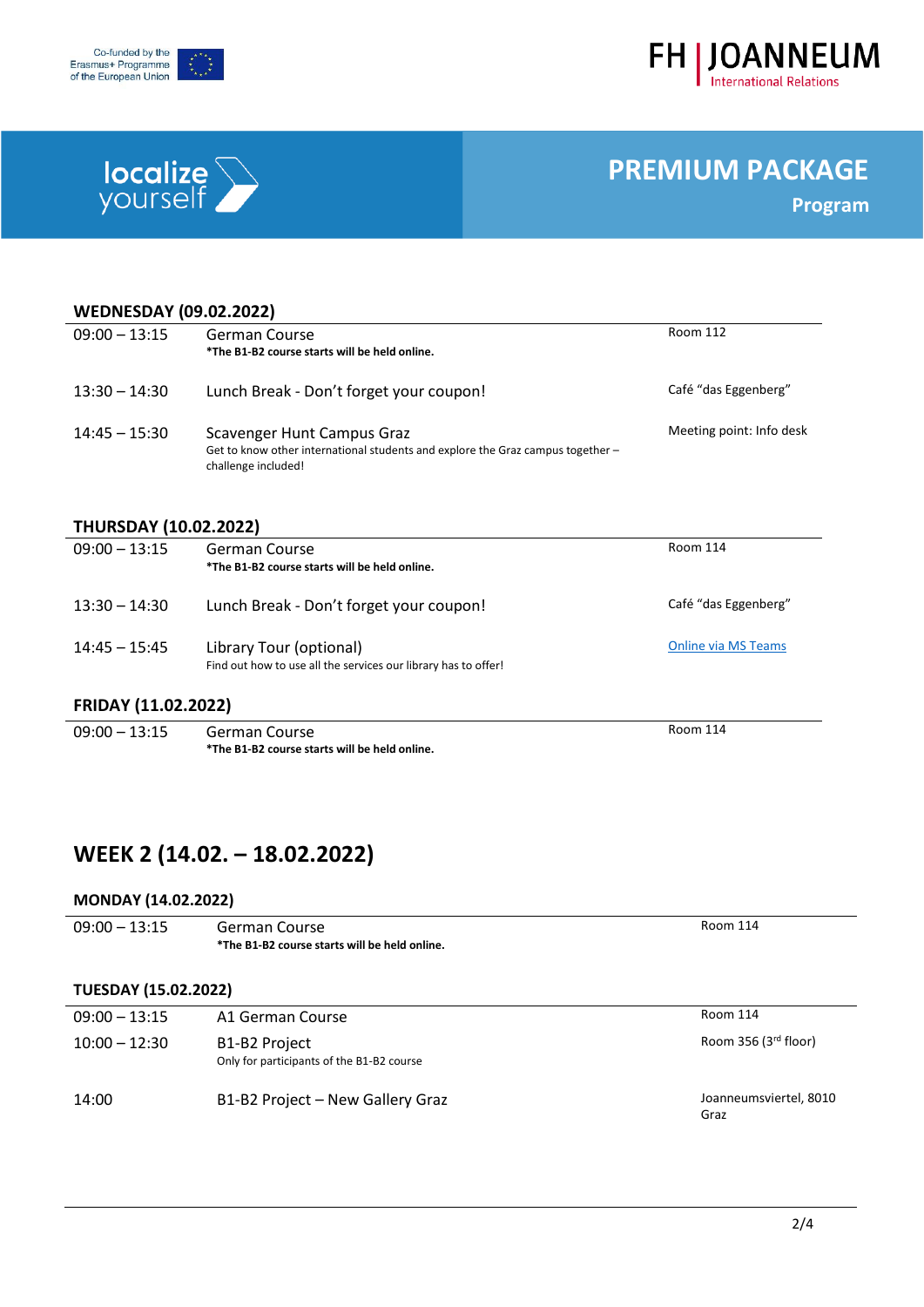



# **localize**

## **PREMIUM PACKAGE**

**Program**

| <b>WEDNESDAY (16.02.2022)</b> |                                                                                                         |                      |  |
|-------------------------------|---------------------------------------------------------------------------------------------------------|----------------------|--|
| $09:00 - 13:15$               | German Course                                                                                           | Room 114             |  |
|                               | *The B1-B2 course starts will be held online.                                                           |                      |  |
|                               |                                                                                                         |                      |  |
| <b>THURSDAY (17.02.2022)</b>  |                                                                                                         |                      |  |
| $09:00 - 13:15$               | A1 German Course                                                                                        | Room 114             |  |
| $10:00 - 12:30$               | B <sub>1</sub> -B <sub>2</sub> Project                                                                  | Room 356 (3rd floor) |  |
|                               | Only for participants of the B1-B2 course                                                               |                      |  |
| $13:15 - 14:30$               | German Course Enrolment (optional)<br>Enroll in the German course you plan to take during the semester. | Room 112             |  |

#### **FRIDAY (18.02.2022)**

| $09:00 - 13:15$ | A1 German Course                                           | Room 114             |
|-----------------|------------------------------------------------------------|----------------------|
| $10:00 - 12:30$ | B1-B2 Project<br>Only for participants of the B1-B2 course | Room 356 (3rd floor) |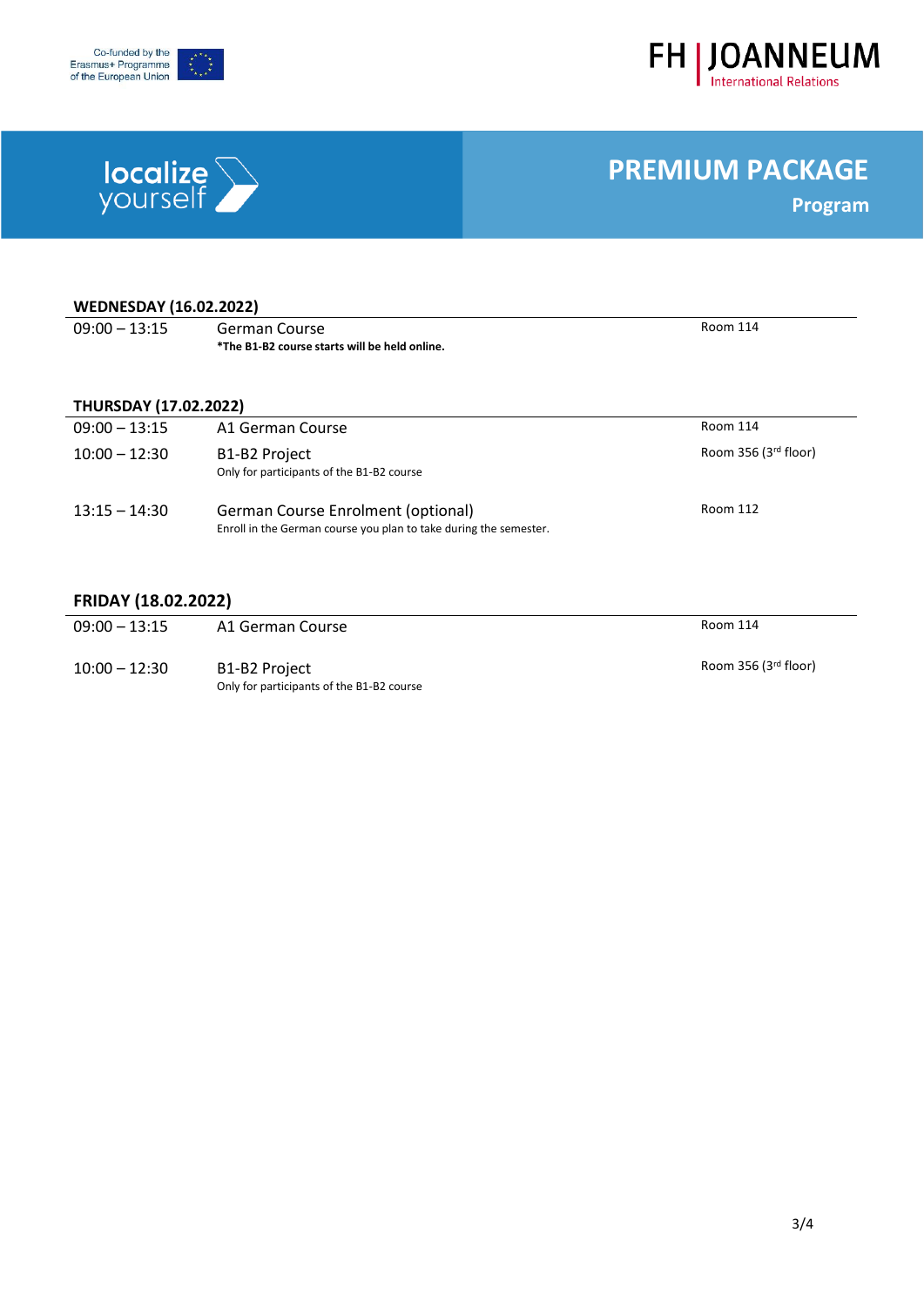



# **localize**

## **PREMIUM PACKAGE**

**Program**

## **WEEK 3 (21.02. – 25.02.2022)**

### **MONDAY (21.02.2022)**

| $09:00 - 13:15$ |  |
|-----------------|--|

 $\overline{a}$ 

| German Course                                 |
|-----------------------------------------------|
| *The B1-B2 course starts will be held online. |

#### Room 114 (Mon, Tue) Room 112 (Wed)

### **TUESDAY (22.02.2022)**

| $09:00 - 13:15$               | German Course<br>*The B1-B2 course starts will be held online.                                                                                                                                                                                                                                                 | <b>Room 114</b>                                                                              |  |  |
|-------------------------------|----------------------------------------------------------------------------------------------------------------------------------------------------------------------------------------------------------------------------------------------------------------------------------------------------------------|----------------------------------------------------------------------------------------------|--|--|
| $13:30 - 14:15$               | Lunch Break - Don't forget your coupon!                                                                                                                                                                                                                                                                        | Das Eggenberg                                                                                |  |  |
| $14:30 - 17:00$               | City Tour<br>Get to know the historic centre of Graz and enjoy a leisurely stroll through one of the most<br>fascinating towns in Europe, which is young, bold and innovative at the same time.                                                                                                                | Meeting point: 14:30 at<br>main entrance FHJ or 14:55<br>at main square (Hauptplatz<br>Graz) |  |  |
| <b>WEDNESDAY (23.02.2022)</b> |                                                                                                                                                                                                                                                                                                                |                                                                                              |  |  |
| $09:00 - 13:15$               | <b>German Course</b><br>*The B1-B2 course starts will be held online.                                                                                                                                                                                                                                          | Room 112                                                                                     |  |  |
| $13:30 - 14:30$               | Lunch Break - Don't forget your coupon!                                                                                                                                                                                                                                                                        | Das Eggenberg                                                                                |  |  |
| $14:30 - 16:00$               | Guided Tour – Architectural Tour Kunsthaus<br>The Bubble with the blue skin, the Needle, mighty Spaces, 16 Nozzles, walkable walls,<br>a roof terrace with a magnificent view (in good weather!) and much more: We are<br>going to explore the unusual shape, architecture, and origins of the Kunsthaus Graz. | Meeting point: 14:30 at<br>main entrance FHJ or<br>14:50 in front of Kunsthaus<br>Graz       |  |  |

#### **THURSDAY (24.02.2022)**

| $10:30 - 12:30$ | GBP/GSM course enrolment<br>Meet your international coordinator, make changes to your learning agreement, and so on.<br>Only for students of the Global Business Programme and Global Strategic Management!                                                                                                                                                             | Room 002                                                                             |
|-----------------|-------------------------------------------------------------------------------------------------------------------------------------------------------------------------------------------------------------------------------------------------------------------------------------------------------------------------------------------------------------------------|--------------------------------------------------------------------------------------|
| $12:45 - 14:15$ | Lunch Break - Don't forget your coupon!                                                                                                                                                                                                                                                                                                                                 | Das Eggenberg                                                                        |
| $14:30 - 16:00$ | <b>Guided Tour: Styrian Armoury</b><br>The Styrian Armoury is considered the largest preserved historical armoury in the world.<br>With around 32,000 objects, it is a testimony to a time of conflict and sensitive heritage,<br>a monument and museum to the history of the country, a must-see tourist destination,<br>and a restoration and museological challenge. | Meeting point: 14:30 at the<br>main entrance or 14:50 in<br>front of Styrian Armoury |